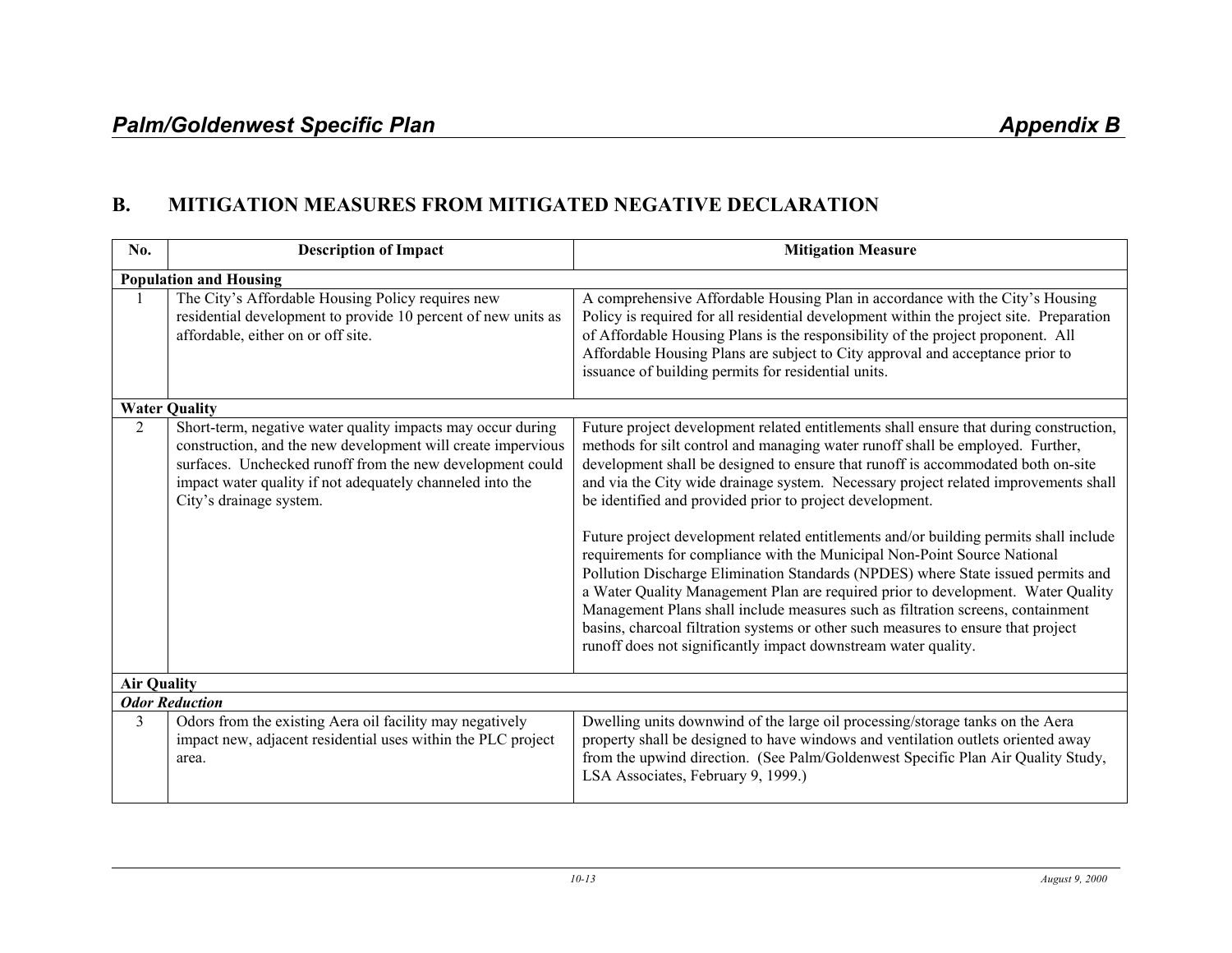| No. | <b>Description of Impact</b>                                                                                                                       | <b>Mitigation Measure</b>                                                                                                                                                                                                                                                                                                                                              |  |
|-----|----------------------------------------------------------------------------------------------------------------------------------------------------|------------------------------------------------------------------------------------------------------------------------------------------------------------------------------------------------------------------------------------------------------------------------------------------------------------------------------------------------------------------------|--|
| 4   | Odors from the existing Aera oil facility may negatively<br>impact new, adjacent residential uses within the PLC project<br>area.                  | Each dwelling unit within 200 feet of the large oil processing/storage tanks on the<br>Aera property shall be equipped with a standard air conditioning system to ensure<br>that windows and doors on the dwelling units can remain closed for prolonged<br>periods of time in case odor nuisance occurs.                                                              |  |
| 5   | Odors from the existing Aera oil facility may negatively<br>impact new, adjacent residential uses within the PLC project<br>area.                  | Contingency plans pertaining to the Aera Energy oil facility shall be amended, if<br>needed, to require that any oil spilled on the site be cleaned up and properly disposed<br>of within 24 hours, or as soon thereafter as feasible. Well sumps should be pumped<br>out after pulling a well, and periodically in the interim.                                       |  |
| 6   | Odors from the existing Aera oil facility may negatively<br>impact new, adjacent residential uses within the PLC project<br>area.                  | Aera Energy facility operators should be encouraged to properly maintain seals and<br>gaskets on pumps and piping to avoid accidental leaks. General and routing cleanup<br>of the site should be encouraged to minimize potential odors in the area.                                                                                                                  |  |
|     | <b>Short Term Project Construction Impact Reduction</b>                                                                                            |                                                                                                                                                                                                                                                                                                                                                                        |  |
| 7   | Fugitive dust from construction activities and emissions from<br>construction vehicles may negatively impact air quality on a<br>short-term basis. | The construction contractor shall select the construction equipment used on site based<br>on low emission factors and high-energy efficiency. The construction contractor<br>shall ensure that construction grading plans include a statement that all construction<br>equipment will be tuned and maintained in accordance with the manufacturer's<br>specifications. |  |
| 8   | Fugitive dust from construction activities and emissions from<br>construction vehicles may negatively impact air quality on a<br>short-term basis. | The construction contractor shall utilize electric or diesel powered equipment in lieu<br>of gasoline powered engines where feasible.                                                                                                                                                                                                                                  |  |
| 9   | Fugitive dust from construction activities and emissions from<br>construction vehicles may negatively impact air quality on a<br>short-term basis. | The construction contractor shall ensure that construction grading plans include a<br>statement that work crews will shut off equipment when not in use. During smog<br>season (May through October), construction activities should be reduced on days<br>projected to have a Stage 1 smog alert, to minimize exhaust emissions from vehicles<br>and equipment.       |  |
| 10  | Fugitive dust from construction activities and emissions from<br>construction vehicles may negatively impact air quality on a<br>short-term basis. | The construction contractor shall time the construction activities so as not to interfere<br>with peak hour traffic, and to minimize obstruction of through traffic lanes adjacent<br>to the site; if necessary, a flagperson shall be retained to maintain safety adjacent to<br>existing roadways.                                                                   |  |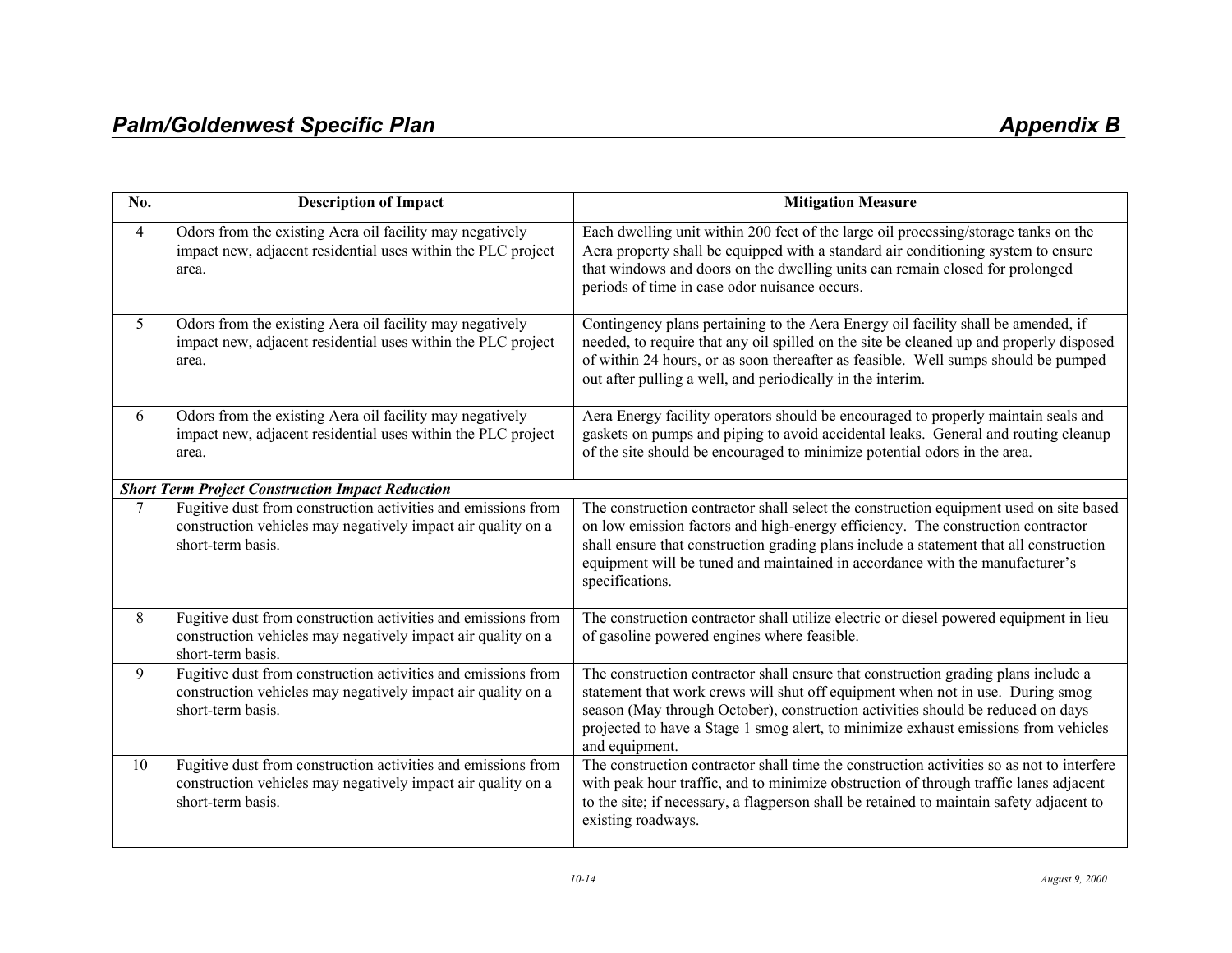| No. | <b>Description of Impact</b>                                                                                                                                                                                                                     | <b>Mitigation Measure</b>                                                                                                                                                                                                                                                                                                                                                                                                                                                                                                                                                                                                                                                                                                                  |
|-----|--------------------------------------------------------------------------------------------------------------------------------------------------------------------------------------------------------------------------------------------------|--------------------------------------------------------------------------------------------------------------------------------------------------------------------------------------------------------------------------------------------------------------------------------------------------------------------------------------------------------------------------------------------------------------------------------------------------------------------------------------------------------------------------------------------------------------------------------------------------------------------------------------------------------------------------------------------------------------------------------------------|
|     | <b>Architectural Coating Impact Reduction</b>                                                                                                                                                                                                    |                                                                                                                                                                                                                                                                                                                                                                                                                                                                                                                                                                                                                                                                                                                                            |
| 11  | Emissions from painting activities may negatively impact air<br>quality on a short term basis.                                                                                                                                                   | The construction contractor shall utilize as much as possible precoated/natural<br>colored building material, water based or low VOC coating, and coating transfer or<br>spray equipment with high transfer efficiency, such as high volume low pressure<br>(HVLP) spray method, or manual coatings application such as paint brush, hand<br>roller, trowel, spatula, dauber, rag, or sponge.                                                                                                                                                                                                                                                                                                                                              |
| 12  | Fugitive dust from construction activities and emissions from<br>construction vehicles may negatively impact air quality on a<br>short term basis.                                                                                               | During construction, the applicant shall:<br>Use water trucks or sprinkler systems in all areas where vehicles travel to<br>a.<br>keep damp enough to prevent dust raised when leaving the site:<br>Wet down areas in the late morning and after work is completed for the day;<br>$\mathbf{b}$ .<br>Use low sulfur fuel $(.05%)$ by weight for construction equipment;<br>$\mathbf{c}$ .<br>Attempt to phase and schedule construction activities to avoid high ozone<br>d.<br>days (first stage smog alerts);<br>Discontinue construction during second stage smog alerts.<br>e.                                                                                                                                                         |
|     | <b>Traffic/Circulation</b>                                                                                                                                                                                                                       |                                                                                                                                                                                                                                                                                                                                                                                                                                                                                                                                                                                                                                                                                                                                            |
| 13  | The traffic study indicates that, without mitigation,<br>the Palm Avenue/Goldenwest Street intersection will function<br>at less than acceptable levels at ultimate buildout of the entire<br>150 acre site.                                     | Traffic Model projections indicate that if the project site utilizes its maximum<br>allowable trip budget of 27,139 trips per day, the Goldenwest Street/Palm Avenue<br>intersection will require mitigation such as an additional left turn lane from Palm<br>Avenue to allow traffic to head north on Goldenwest Street. Prior to tract map<br>approval for the proposed PLC residential development, mechanisms for right-of way<br>acquisition and funding to provide the additional left turn lane when needed, shall be<br>established. Prior to the Aera property being developed, additional traffic studies<br>shall be conducted to verify the need for the additional turn lane, or other mitigation<br>measures, if necessary. |
| 14  | Project specific traffic impacts from future Aera site<br>development must be assessed prior to Aera site development.                                                                                                                           | Future development scenarios/proposals for the Aera property will require additional<br>traffic studies.                                                                                                                                                                                                                                                                                                                                                                                                                                                                                                                                                                                                                                   |
| 15  | Access to the PLC site will be taken from Palm Avenue and<br>Goldenwest Street. Neither of these locations is presently<br>signalized. The traffic study indicates that signalization is<br>necessary to ensure safe and adequate traffic flows. | Signalization shall be provided at the access intersections into and out of the PLC<br>project site at Palm Avenue/Seacliff Country Club and Goldenwest Street/Orange in<br>conjunction with development of the PLC residential project if warranted.                                                                                                                                                                                                                                                                                                                                                                                                                                                                                      |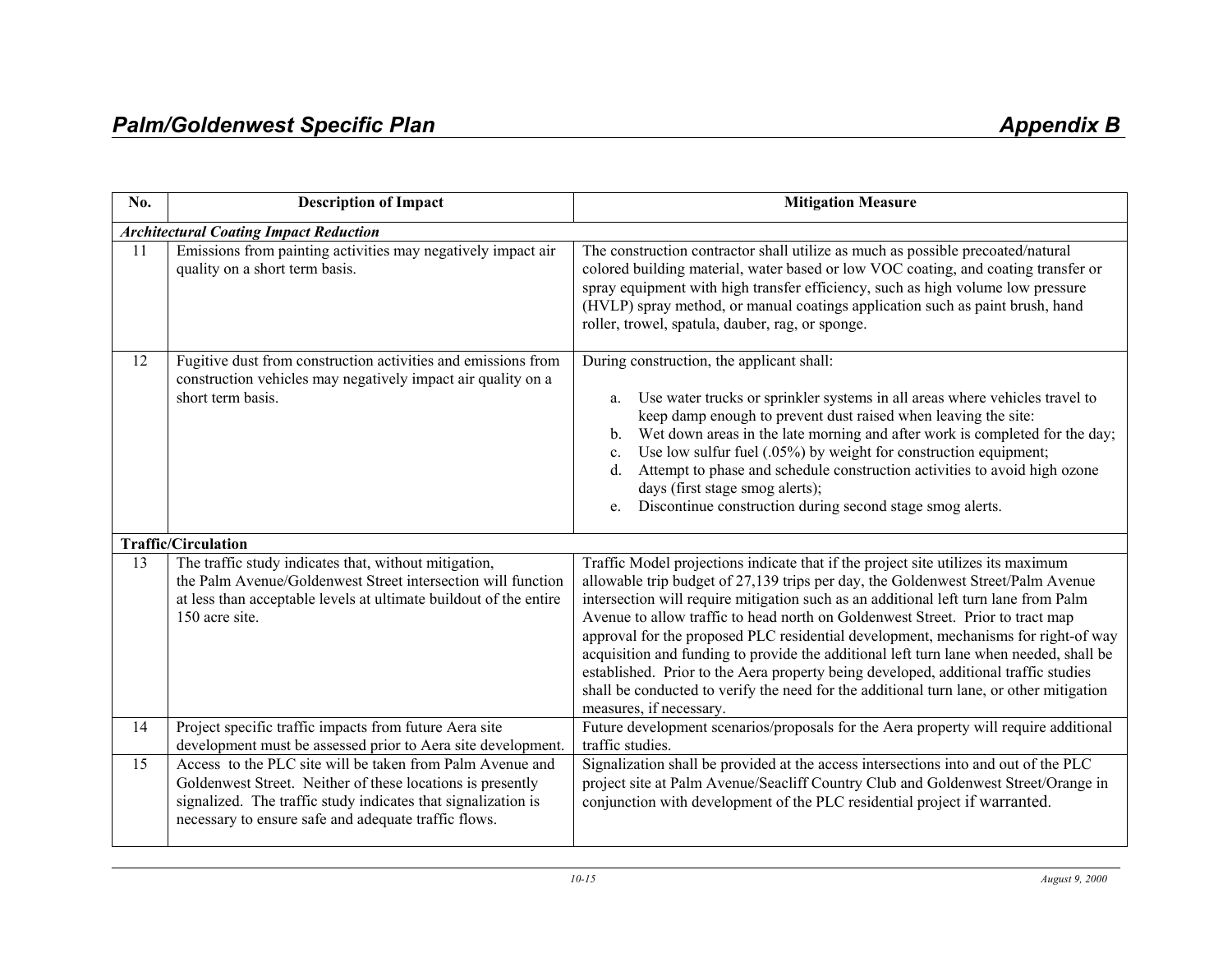| No.            | <b>Description of Impact</b>                                                                                                                                               | <b>Mitigation Measure</b>                                                                                                                                                                                                                                                                                   |
|----------------|----------------------------------------------------------------------------------------------------------------------------------------------------------------------------|-------------------------------------------------------------------------------------------------------------------------------------------------------------------------------------------------------------------------------------------------------------------------------------------------------------|
| <b>Hazards</b> |                                                                                                                                                                            |                                                                                                                                                                                                                                                                                                             |
| 16             | Existing oil and gas wells will need to be abandoned or<br>consolidated in accordance with local, state and federal<br>regulations, prior to development of the Aera site. | The project shall comply with all provisions of the Huntington Beach Fire Code and<br>City Specification Nos. 422 and 431 for the abandonment of oil wells and site<br>restoration.                                                                                                                         |
| 17             | The project site lies within the Methane Gas Overlay District<br>and is subject to potential negative impacts related to methane<br>gas leakage.                           | The project shall comply will all provisions of Huntington Beach Municipal Code<br>Title 17.04.085 and City Specification No. 429 for new construction within the<br>methane gas overlay districts.                                                                                                         |
| <b>Noise</b>   |                                                                                                                                                                            |                                                                                                                                                                                                                                                                                                             |
|                | <b>Construction Related Impacts</b>                                                                                                                                        |                                                                                                                                                                                                                                                                                                             |
| 18             | Construction activities will cause temporary noise increases in<br>the area.                                                                                               | During all project site excavation and grading on site, the project contractors shall<br>equip all construction equipment, fixed or mobile, with properly operating and<br>maintained mufflers consistent with manufacturer's standards.                                                                    |
| 19             | Construction activities will cause temporary noise increases in<br>the area.                                                                                               | The project contractor shall place all stationary construction equipment so that<br>emitted noise is directed away from sensitive receptors to the west and north of the<br>site.                                                                                                                           |
| 20             | Construction activities will cause temporary noise increases in<br>the area.                                                                                               | The construction contractor shall locate equipment staging in areas that will create<br>the greatest distance between construction related noise sources and noise sensitive<br>receptors to the west and north of the site during all project construction.                                                |
| 21             | Construction activities will cause temporary noise increases in<br>the area.                                                                                               | During all project site construction, the construction contractor shall limit all<br>construction related activities that would result in high noise levels to between the<br>hours of 7:00 am and 8:00 p.m., Monday through Saturday. No construction shall be<br>allowed on Sundays and federal holidays. |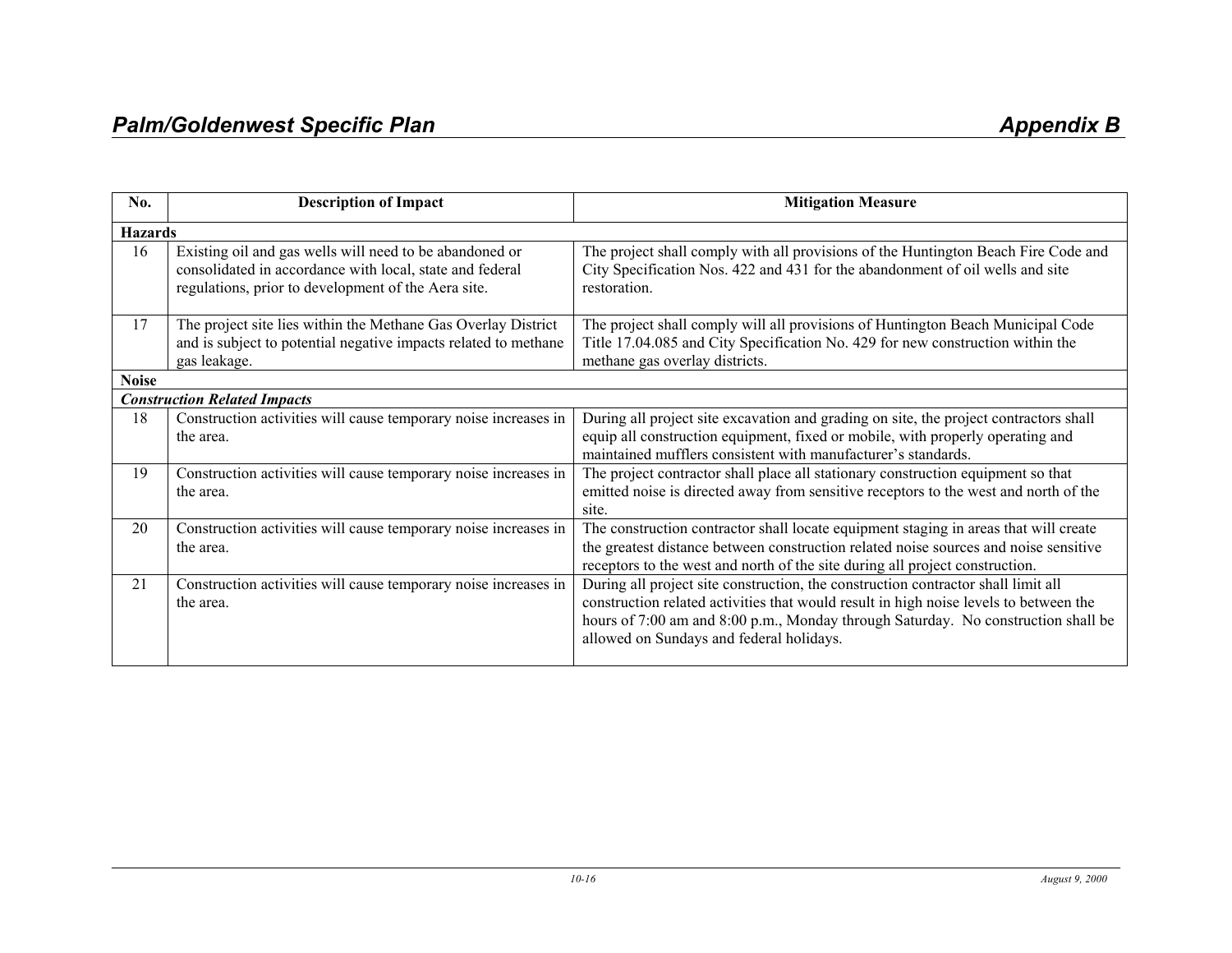| <b>Stationary Source Impacts</b> |                                                                                                                                                                                                                       |                                                                                                                                                                                                                                                                                                                                                                                                                                                                                                                 |
|----------------------------------|-----------------------------------------------------------------------------------------------------------------------------------------------------------------------------------------------------------------------|-----------------------------------------------------------------------------------------------------------------------------------------------------------------------------------------------------------------------------------------------------------------------------------------------------------------------------------------------------------------------------------------------------------------------------------------------------------------------------------------------------------------|
| 22                               | Without mitigation, adjacent Aera facility operations may<br>impose negative noise impacts on PLC residential uses<br>nearby.                                                                                         | Prior to the issuance of occupancy permits for the PLC residential project, an eight<br>foot masonry wall between the proposed PLC project (including any public park<br>land) and Aera oil production facility to the south of the project site shall be<br>constructed to the satisfaction of the City.                                                                                                                                                                                                       |
|                                  | <b>Traffic Noise Impacts</b>                                                                                                                                                                                          |                                                                                                                                                                                                                                                                                                                                                                                                                                                                                                                 |
| 23                               | Traffic noise along Palm Avenue and Goldenwest Street is<br>projected to exceed the City's residential noise standards.<br>Mitigation measures to minimize noise impacts on rimpacted<br>residential uses are needed. | A six foot high sound barrier shall be provided for homes with outdoor activity areas<br>proposed within 82 feet of the Palm Avenue centerline, or between 110 feet and 231<br>feet from the Goldenwest Street centerline.                                                                                                                                                                                                                                                                                      |
| 24                               | Traffic noise along Palm Avenue and Goldenwest Street is<br>projected to exceed the City's residential noise standards.<br>Mitigation measures to minimize noise impacts on rimpacted<br>residential uses are needed. | Air conditioning systems shall be provided for all upper floor bedrooms and ground<br>floor units in the following areas that would be directly exposed to traffic noise:<br>Within 82 feet of Palm Avenue centerline; or<br>Within 231 feet from the Goldenwest Street centerline<br>$\blacksquare$                                                                                                                                                                                                            |
| 25                               | Traffic noise along Palm Avenue and Goldenwest Street is<br>projected to exceed the City's residential noise standards.<br>Mitigation measures to minimize noise impacts on rimpacted<br>residential uses are needed. | Residential type structures on the subject property, whether attached or detached,<br>shall be constructed in compliance with the State acoustical standards set forth for<br>units that lie within the 60 CNEL contours of the property. Evidence of compliance<br>shall consist of submittal of an acoustical analysis report and plans, prepared under<br>the supervision of a person experienced in the field of acoustical engineering, with<br>the application for building permit(s). (Code Requirement) |
| 26                               | Traffic noise along Palm Avenue and Goldenwest Street is<br>projected to exceed the City's residential noise standards.<br>Mitigation measures to minimize noise impacts on rimpacted<br>residential uses are needed. | Construction shall be limited to Monday - Saturday 7:00 AM to 8:00 PM.<br>Construction shall be prohibited Sundays and Federal holidays.                                                                                                                                                                                                                                                                                                                                                                        |
| <b>Aesthetics</b>                |                                                                                                                                                                                                                       |                                                                                                                                                                                                                                                                                                                                                                                                                                                                                                                 |
| 27                               | The new development will create nighttime light sources.                                                                                                                                                              | All outside lighting shall be directed to prevent "spillage" onto adjacent properties<br>and shall be shown on the site plan and elevations. The proposed public park site at<br>Palm Avenue, adjacent to the PLC property shall limit its nighttime lighting to<br>provide for safety and shall be directed to prevent spillage onto adjacent land uses.                                                                                                                                                       |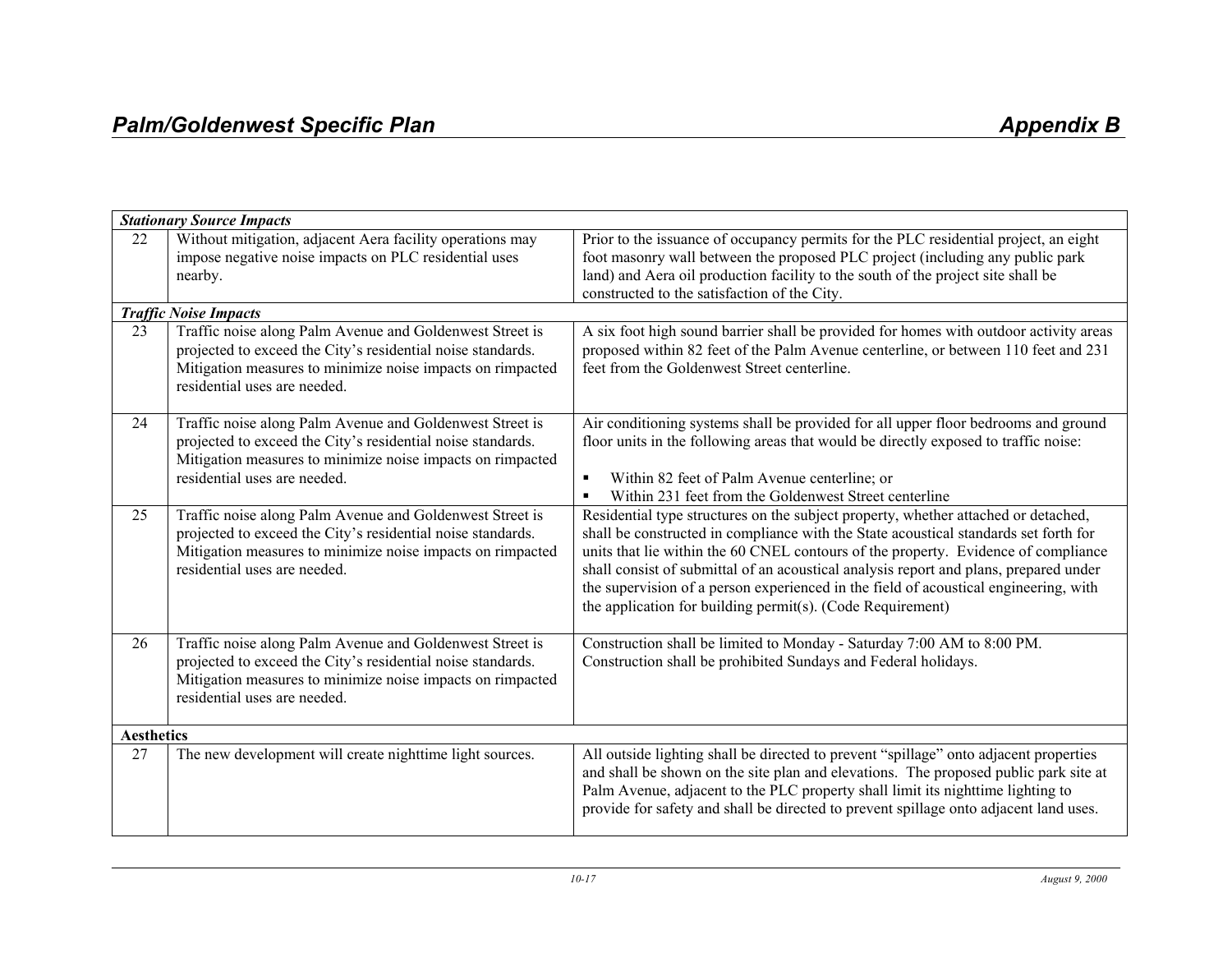| 28                                  | Negative aesthetic impacts during construction may occur.                                                                                                                                                                                                                                    | All building spoils, such as unusable lumber, wire, pipe, and other surplus or<br>unusable material, shall be disposed of at an off-site facility equipped to handle them.                                                                                                                                                                                                                                                                                                                                                                                                                                                                                                                                                                                                                                                                                                                                                                                                                 |
|-------------------------------------|----------------------------------------------------------------------------------------------------------------------------------------------------------------------------------------------------------------------------------------------------------------------------------------------|--------------------------------------------------------------------------------------------------------------------------------------------------------------------------------------------------------------------------------------------------------------------------------------------------------------------------------------------------------------------------------------------------------------------------------------------------------------------------------------------------------------------------------------------------------------------------------------------------------------------------------------------------------------------------------------------------------------------------------------------------------------------------------------------------------------------------------------------------------------------------------------------------------------------------------------------------------------------------------------------|
|                                     | <b>Cultural Resources</b>                                                                                                                                                                                                                                                                    |                                                                                                                                                                                                                                                                                                                                                                                                                                                                                                                                                                                                                                                                                                                                                                                                                                                                                                                                                                                            |
| 29                                  | The 4 acres of Aera property located on the west side of<br>Seapoint may be near an area identified as having potentially<br>significant archeological resources.                                                                                                                            | For areas located at the western portion of the Aera property, during development<br>activities such as grading and excavation, an archeologist, or other such expert<br>approved by the City, shall be on site. If archaeological resources are discovered<br>during excavation, grading or construction, development activities shall be ceased<br>immediately. City officials and appropriate authorities shall be notified immediately<br>and an appropriate course of action, approved by the City, shall be implemented.                                                                                                                                                                                                                                                                                                                                                                                                                                                             |
| Recreation                          |                                                                                                                                                                                                                                                                                              |                                                                                                                                                                                                                                                                                                                                                                                                                                                                                                                                                                                                                                                                                                                                                                                                                                                                                                                                                                                            |
| 30                                  | The new population generated by the PLC residential project<br>will have need for recreational amenities and activities.                                                                                                                                                                     | A 3.5 acre public park is depicted in the Palm/Goldenwest Specific Plan. PLC shall<br>dedicate the land for this park to the City in conjunction with Final Map approval<br>and shall construct park improvements. Development of the park shall occur<br>coincident with Phase I of the proposed PLC residential development. Park<br>amenities and design are subject to City approval. Adequate parking shall be<br>provided based upon park uses and amenities. Parking may be provided on-site or<br>through a combination of on-site, street and private parking. Hours of operation for<br>the park shall be restricted to minimize impacts on adjacent residential uses and night<br>time lighting of playing fields shall be prohibited. As noted in Mitigation Measure<br>No. 17, PLC shall construct an eight foot high masonry wall between the PLC<br>property, including the proposed public park, and the Aera property to minimize<br>noise, aesthetic and safety impacts. |
| <b>Further Environmental Review</b> |                                                                                                                                                                                                                                                                                              |                                                                                                                                                                                                                                                                                                                                                                                                                                                                                                                                                                                                                                                                                                                                                                                                                                                                                                                                                                                            |
| 31                                  | The Aera property is included in the draft Specific Plan<br>planning area. However, a detailed circulation plan,<br>development plan and accompanying design parameters will<br>be necessary prior to the Aera site being developed. This will<br>require an amendment to the Specific Plan. | In accordance with the 1996 General Plan and Seacliff Promenade Conceptual<br>Master Plan, a specific plan amendment shall be required to provide adequate<br>development standards for planned Aera property development, prior to future<br>development on that portion of the project site. The specific plan amendment will<br>subject to further environmental review.                                                                                                                                                                                                                                                                                                                                                                                                                                                                                                                                                                                                                |